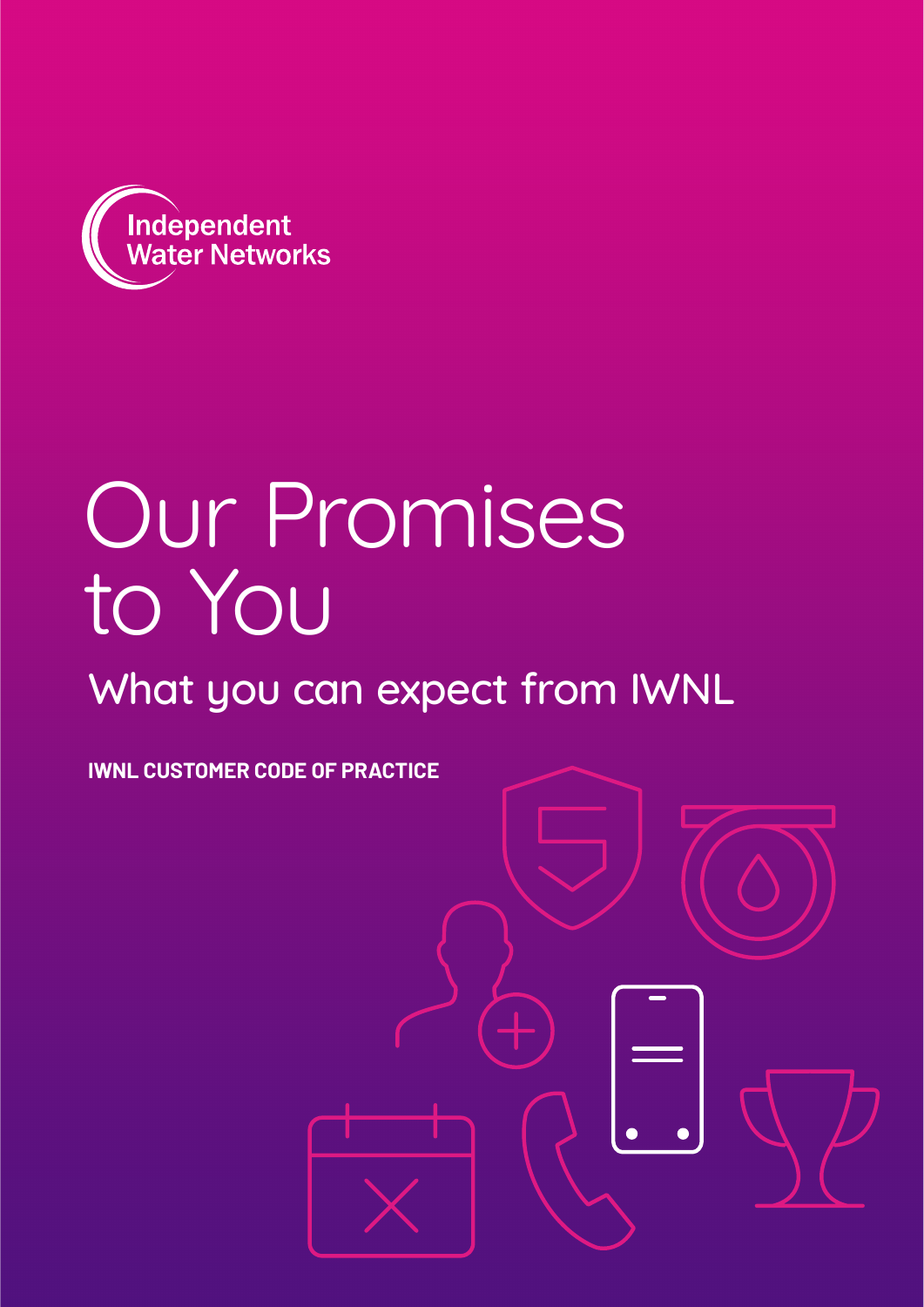

# Contents

- Introduction
- Customer contacts
- Interruptions to supply
- Flooding standards
- Low pressure
- Direct Debits and Standing Orders
- Court claims
- Discoloured water
- 06 Ouality standards
- Exceptions
- Independent advice
- 08 Contact us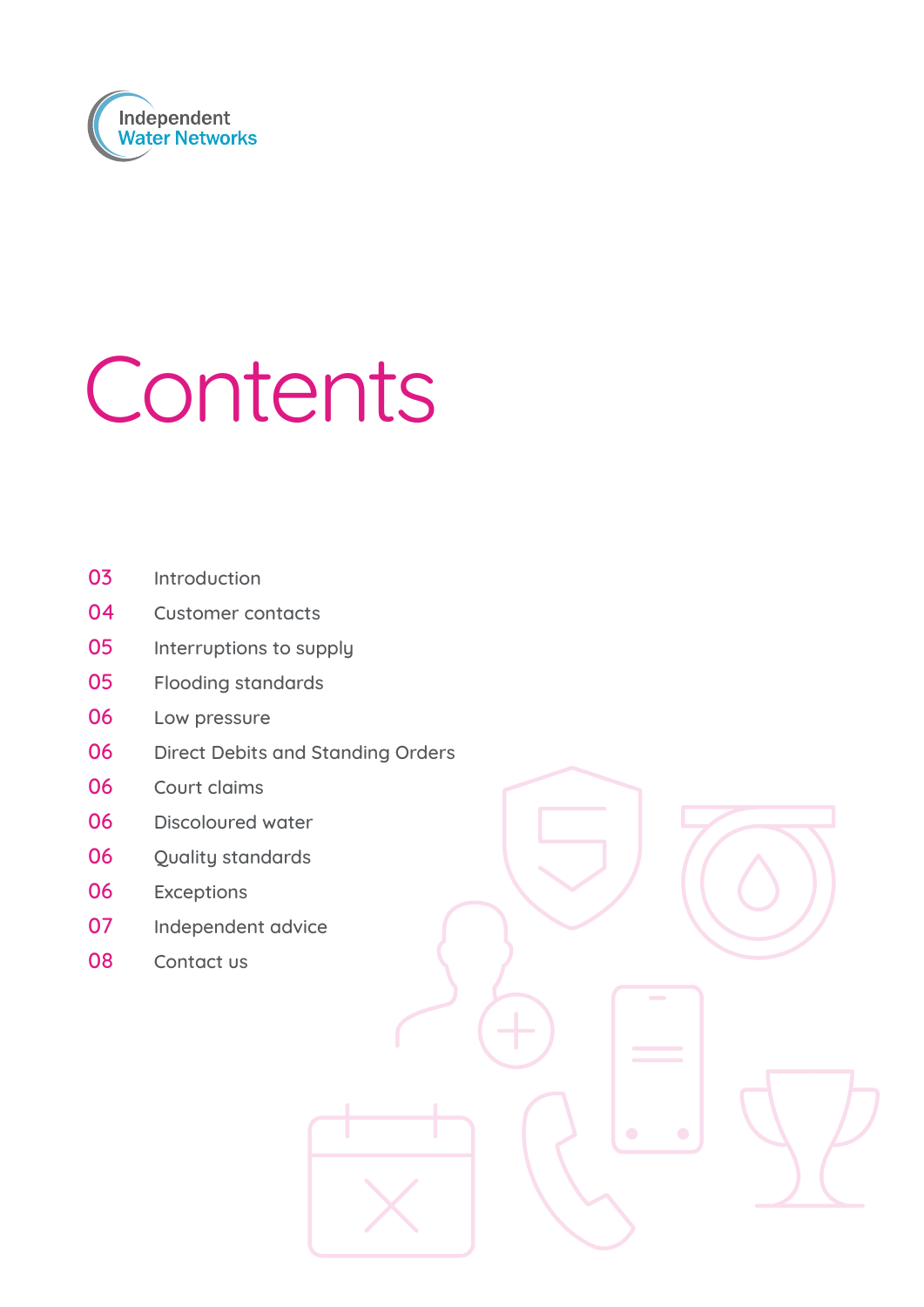# **Introduction**

This booklet explains the standards of service you can expect from Independent Water Networks (IWNL) and outlines the compensation you could receive if we fail to deliver these Standards.

These Standards are hosted on the IWNL website www.iwnl.co.uk/homeowners/ and are available for customers to download. Hard copies are available on request by contacting us on 02920 028711.

Independent Water Networks is the water supply company operating in your area. We are owned by BUUK Infrastructure, a company that owns and operates gas, water, electricity, fibre and heat networks across England, Scotland, and Wales.

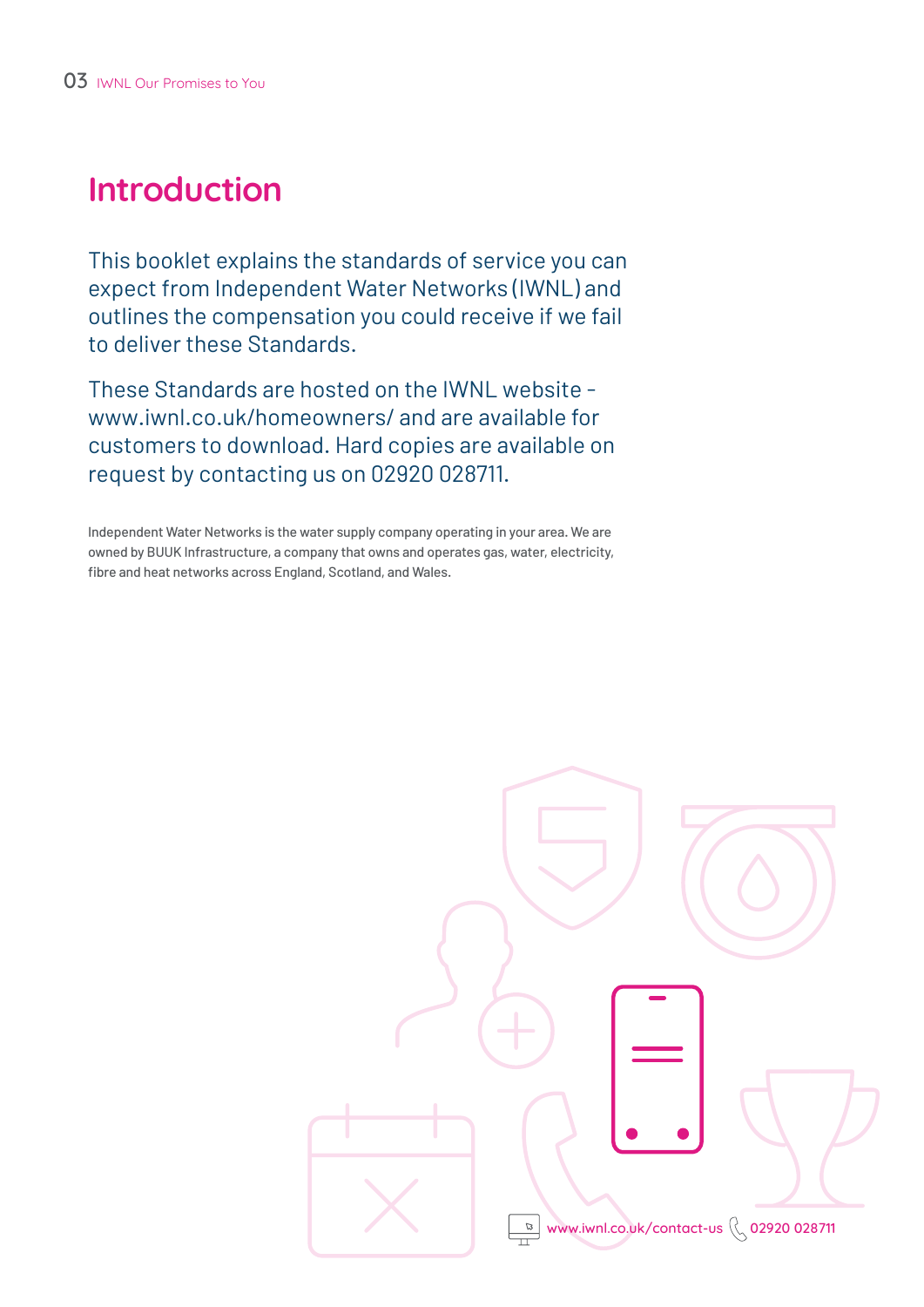### **Customer contacts**

If we fail to achieve any of the standards set out in the 'Maintaining appointments' or 'Account queries' sections, we will pay (or credit your account) with whichever is the greater amount - £20, or the amount your incumbent water company would pay for the equivalent service, within 10 working days.

If we fail to achieve the standards set out in the 'Payment arrangements' or 'Complaints' sections, we will pay you £35 within 10 working days or credit £35 to your account if it is in arrears.

If we do not make our payment to you within 10 working days, you may claim a further £35 by contacting us within three months.

# **Maintaining appointments Payment**

- When an appointment has been made, we will tell you whether we can attend before or after 12pm
- You can ask for an appointment within a two-hour time frame
- If we need to change your appointment, we will give you at least 24 hours' notice
- If you cancel or miss the appointment, you will not be eligible to receive payment under this standard

### **Account queries**

- If you write to us with a query regarding your account, we will send you a reply within five working days of your request
- You will not be eligible to receive payment if your query is vexatious or you tell us that you do not wish to pursue your query
- If you require a receipt for your payment, we will issue one within five working days of the request
- If you request a copy of a bill, we will do this within five working days
- A final bill will be issued within five working days of notification that you have vacated your property (provided you have taken a meter reading on the day you moved, or you are happy for us to use an estimated reading)

# **arrangements**

If you write to us asking to change your payment method and we cannot meet the request, we will notify you within five working days of receiving your letter.

# **Complaints**

- We will send you a reply within five working days of receiving your written complaint
- You will not be eligible to receive payment if your complaint is vexatious or you tell us that you do not wish to pursue your complaint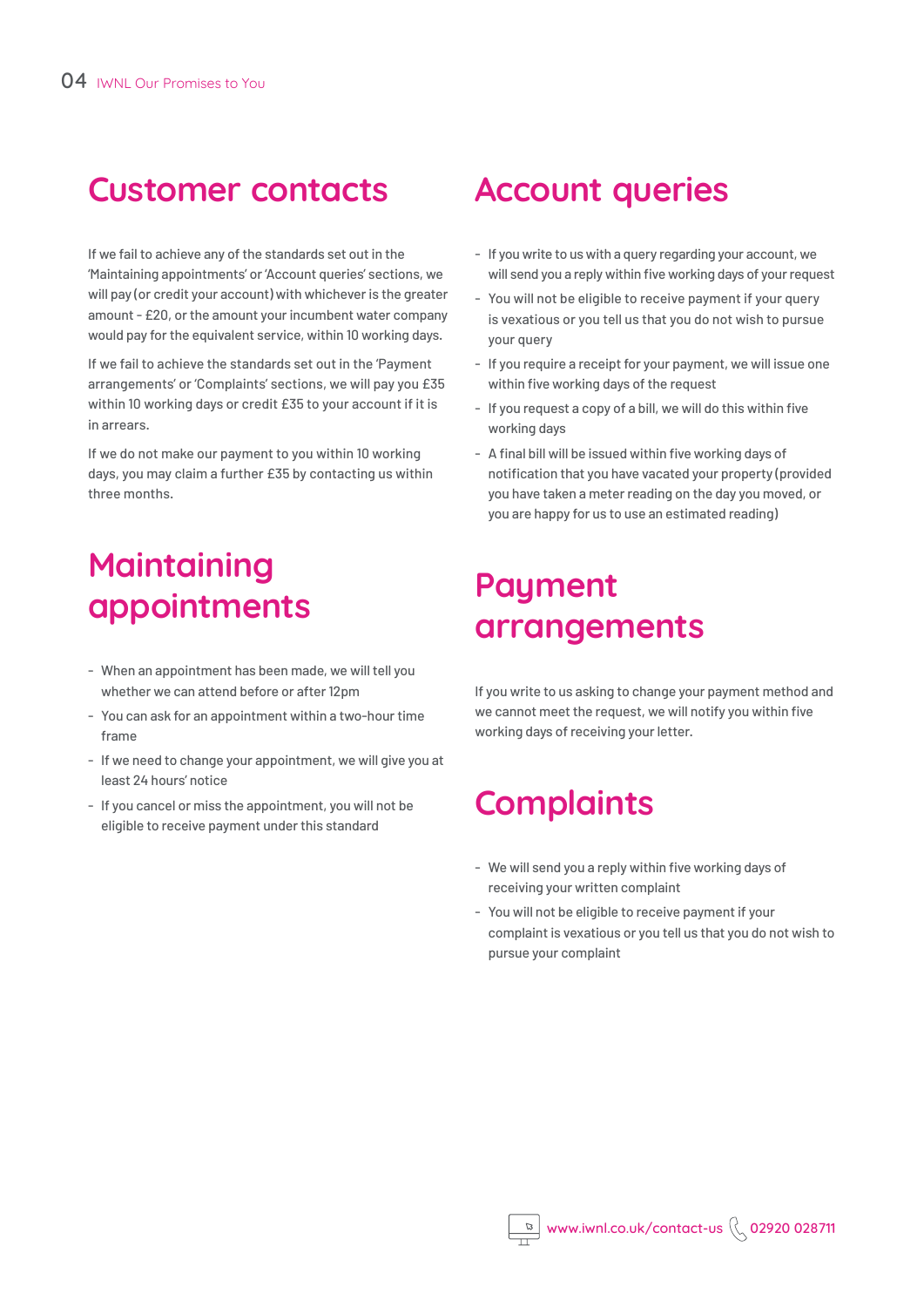### **Interruptions to supply**

### **Planned**

We will notify you in writing at least 48 hours in advance if we need to interrupt your water supply for more than four hours to undertake planned works.

- We will let you know the time by which your supply will be restored
- If we fail to provide you with notice, or fail to restore your supply by the time stated, we will automatically pay you £20, or £50 if you are a business customer
- If we do not provide you with water when an interruption has lasted longer than 12 hours, you can claim a payment of £20
- If we do not make payment within 20 working days of the date your water supply was interrupted, we will usually make an additional payment of £20, or £50 for business customers. However, in some cases we may not know that the supply to your property was interrupted. In these cases, you will need to contact us to claim payment

### **Unplanned**

- Except in exceptional circumstances, we will restore your supply within 12 hours of becoming aware of an unplanned interruption (for example, due to a burst main)
- If we fail, we will automatically pay you £30, or £75 if you are a business customer. For each following period of 12 hours where we do not restore the supply, we will pay an additional £30 to domestic customers and £75 to business customers
- A payment is not due where the burst main has been caused by third-party damage

In addition to this standard, we will also aim to let you know where supplies will be restricted, where you can obtain an alternative supply of water, if applicable, and whom you should contact for more information.

# **Drought orders**

We will compensate you if your water supply is interrupted by the imposition of a drought order. IWNL customers will never be any worse off than the terms offered by the regional water company. We will therefore match any compensation offered by the upstream regional water company.

# **Flooding standards**

### **Flooding from water mains**

If your property is flooded as a result of a burst water main, we will pay you £30. We will also compensate you for uninsured loss or damage, provide specialist drying and cleaning services free of charge, and will pay alternative accommodation where appropriate. We will also aim to arrange a loss adjuster to visit your property within 24 hours of us being notified of the event occurring.

### **Internal flooding**

If we know that water has escaped from our sewers and entered the buildings of your property, or passed beneath a suspended floor, we will automatically cancel or refund annual sewerage charges the first time this happens, and make a payment equal to your annual sewerage charges each time flooding occurs following this.

- We will calculate any future payments by taking the previous year's consumption and recalculating the charges payable at this year's prices. There is a limit of £1,000 to each payment made
- If we do not make payment automatically within 20 working days of the flooding, we will make an additional payment of £20 to you, or £50 if you are a business customer

### **External flooding**

If water escapes from our sewers and enters your garden, and we are contacted at the time, a payment will be made depending upon the scale and type of flooding damage.

More than one payment may be made in any year, but the maximum total amount that will be paid will be no more than 50% of your annual sewerage charges.

For both internal and external flooding, we will aim to provide assistance with removing sewage debris and disinfecting the area affected.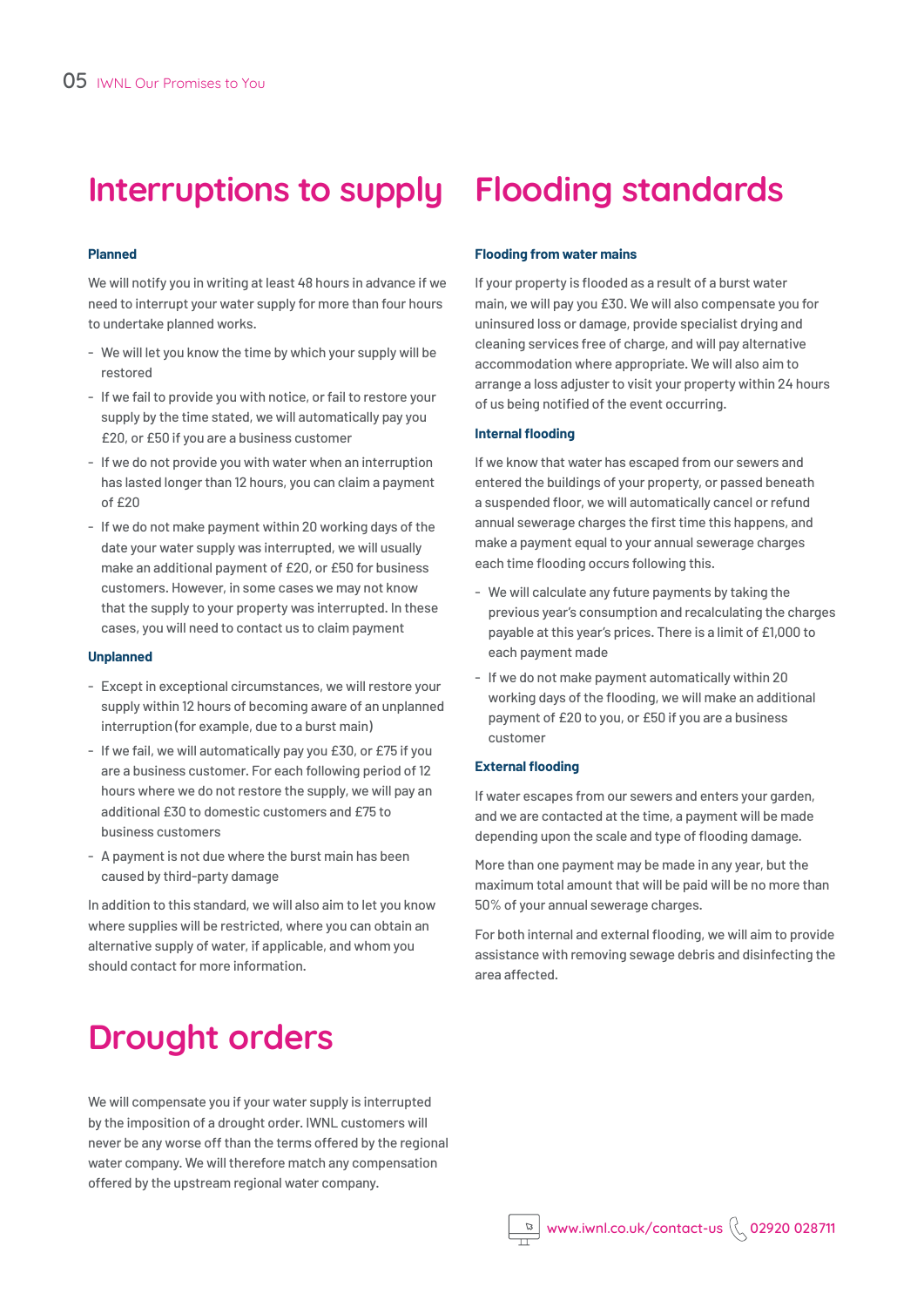Except when we need to carry out necessary works or during drought, we will ensure that there is a minimum pressure of seven metres static head in our section of the service pipe that connects your property to our main. Should the static pressure fall below this level for one hour or more on two separate occasions in any 28-day period, we will make a payment of £25.

Where we are not able to make an automatic payment as we have not been able to identify a drop in pressure, you can contact us within three months of the last occurrence to make a claim. Only one payment of £25 will be made in any charging year.

# **Direct Debits and Standing Orders**

If we make an error in the handling of a Direct Debit or Standing Order payment, we will refund you if you can provide proof of any bank charges incurred or financial loss.

### **Court claims**

If we make an error or omission that causes a court claim to be issued against you incorrectly for non-payment of charges, we will pay you £100.

# **Discoloured water**

If there is damage to your property as a result of discoloured water, we will compensate you. All claims must be submitted in writing and are subject to agreement. Please note that where replacement costs are paid, the damaged goods will become the property of IWNL.

# **Low pressure Quality standards**

IWNL customers will never be any worse off than the terms offered by the regional water company. We will therefore match any compensation offered by the upstream regional water company which provides a bulk supply of water to IWNL. If we discover quality problems in your water supply, we act immediately. However, while we correct the problem, there may have to be restrictions on the use of water:

- If you complain about our water making you ill, we will contact you within two working hours of receiving the complaint. However, if your complaint relates to another water quality matter, we will contact you within one working day. If we fail to do this, we will make a payment of £35
- If we take water samples, we will normally let you know the initial results within 48 hours and provide full written details within 10 working days or contact you by another agreed method when they become available. If we fail to do this, we will make a payment of £35

### **Exceptions**

- The law does not require us to make a payment if we fail to meet a Guaranteed Standard because of circumstances outside our reasonable control, such as exceptional weather conditions, strikes, actions of third parties, or acts of negligence by the customer
- If you owe us money and the debt has been outstanding for more than six weeks when a payment is due to you under this Scheme, any payment will normally be credited to your account
- Your legal rights to take action for any loss or damage suffered are not affected by payments under this Scheme. Payments do not constitute an admission of liability on our part
- Any dispute regarding your right to a payment may be referred to the Water Service Regulation Authority (Ofwat) for determination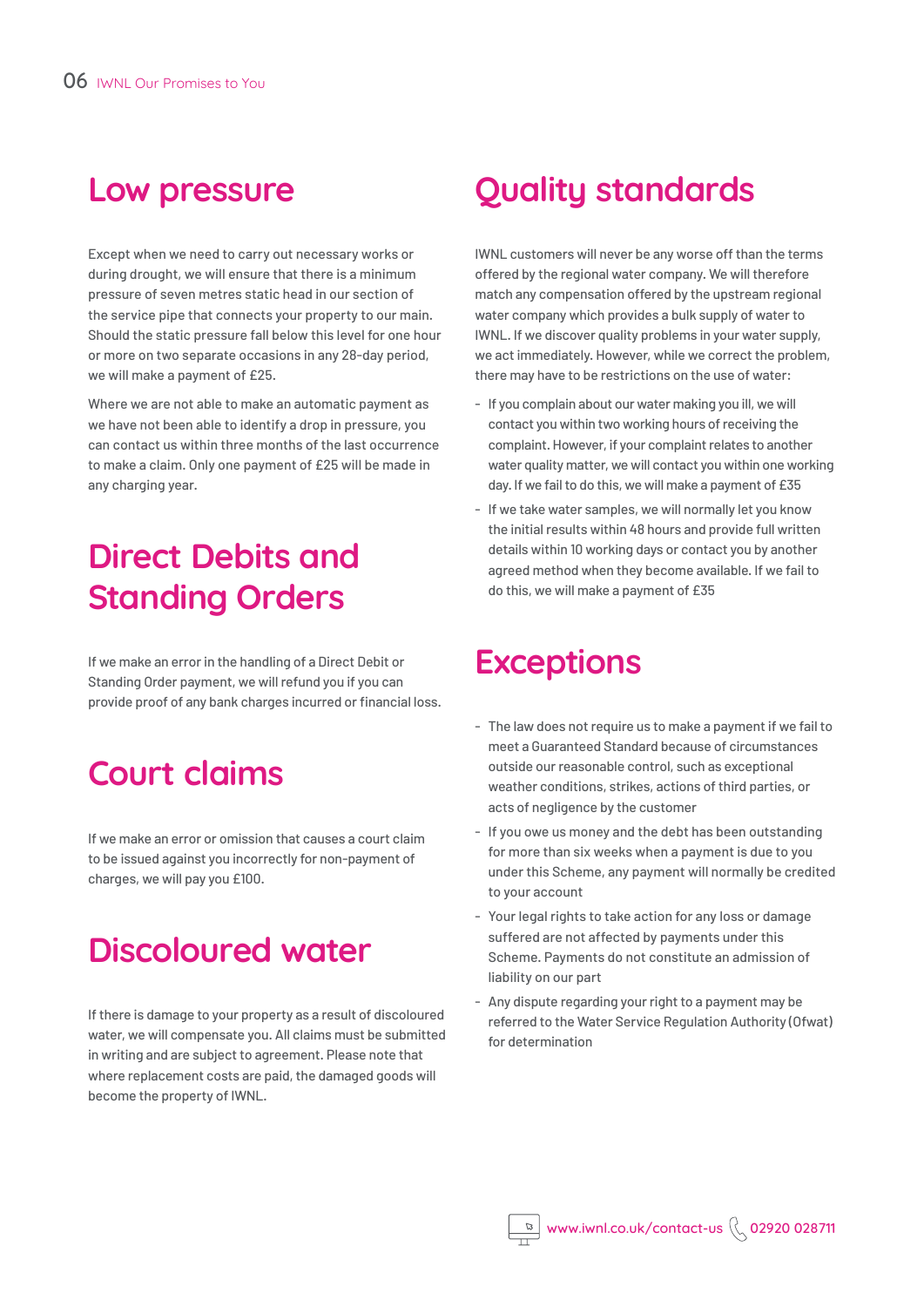# **Independent advice**

### **CCW**

The voice for water consumers (known as CCW) is the independent customer watchdog for the water industry and may be able to provide you with independent advice.

If you have a complaint, you can refer it to CCW at any point, but they may ask that you contact us to look into the matter before they begin their investigation. For more details, please see our Customer Complaints Procedure which is available on our website -

### **www.iwnl.co.uk/homeowners/**

### **CCW**

First Floor Victoria Square House Victoria Square Birmingham B2 4AJ

Telephone: 0300 034 2222 Website: www.ccwater.org.uk

### **Water Redress Scheme (WATRS)**

If you remain dissatisfied following CCW's efforts to resolve your complaint, you have the right to refer your complaint to the Water Redress Scheme known as WATRS.

WATRS is a voluntary, alternative dispute resolution scheme to help address customer complaints that remain unresolved. WATRS is designed to provide an independent, impartial, and easy to use alternative to going to court or a tribunal.

### **We have signed up to the scheme's commitments below.**

- Commitment to provide WATRS free of charge to customers
- Commitment to support the principles set out in the ADR Specification
- Commitment to respect the independence of WATRS
- Commitment to be bound by the decision of the WATRS' adjudicator if accepted by the customer and to implement the decision as required by the Scheme Rules
- Commitment to co-operate with, and have due regard to, the recommendations of the ADR Panel
- Commitment to provide accurate and reliable information to, and co-operate with, the WATRS' adjudicators

A full copy of the Scheme Rules can be found at: **www.cedr.com/consumer/watrs**

You can make an application, free of charge, via the WATRS website - **www.cedr.com/consumer/watrs** - or you can ask for an application form to be sent to you by emailing applications@watrs.org. Guidance notes are available on the website or you can ask for a copy to be sent to you by calling 0800 008 6909.

### **WATRS**

Centre for Effective Dispute Resolution International Dispute Resolution Centre 70 Fleet Street London EC4Y 1EU

Telephone: 0207 536 6000 Website: www.cedr.com Email: info@cedr.com